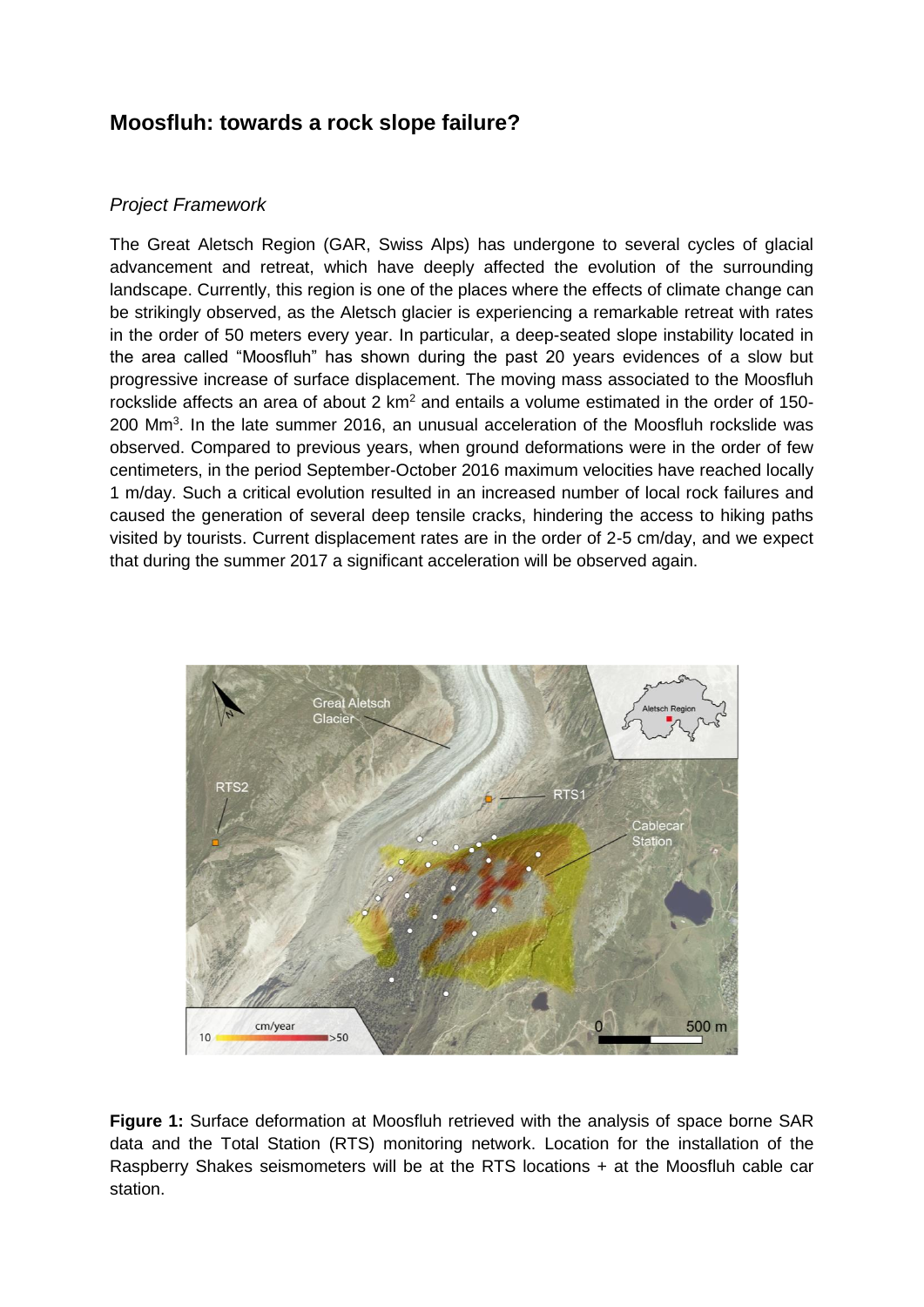## *Objectives*

During the acceleration phase, rock fall events will also take place at different locations of the landside body, and involving different volumes. The main goal of the project is to compare/correlate surface deformation and processes observed with remote sensing techniques with the occurrence, the location and the size of rockfalls in order to better characterize the kinematic evolution of a failing rock slope over space and time. Rockfalls will be identified and investigated by analyzing the data acquired from a local seismic network composed of 3 Raspberry Shake seismometers. Surface processes will be analyzed by processing optical imagery acquired from a webcam installed at the Driest location, on the opposite side of the Moosfluh rock slide.



**Figure 2:** Surface deformation obtained by analyzing digital photos acquired from the Driest location

## *Methods and Approach*

The idea is to combine low-cost instruments to gather an insight on the kinematic evolution of the Moosfluh roclk slope during the acceleration phase. Three Raspberry Shake ( low-cost seismometers) have to be installed in the area of investigation, likely in April-May 2017. Several field visits are envisaged during the Spring-Summer 2017. Seismic data will be